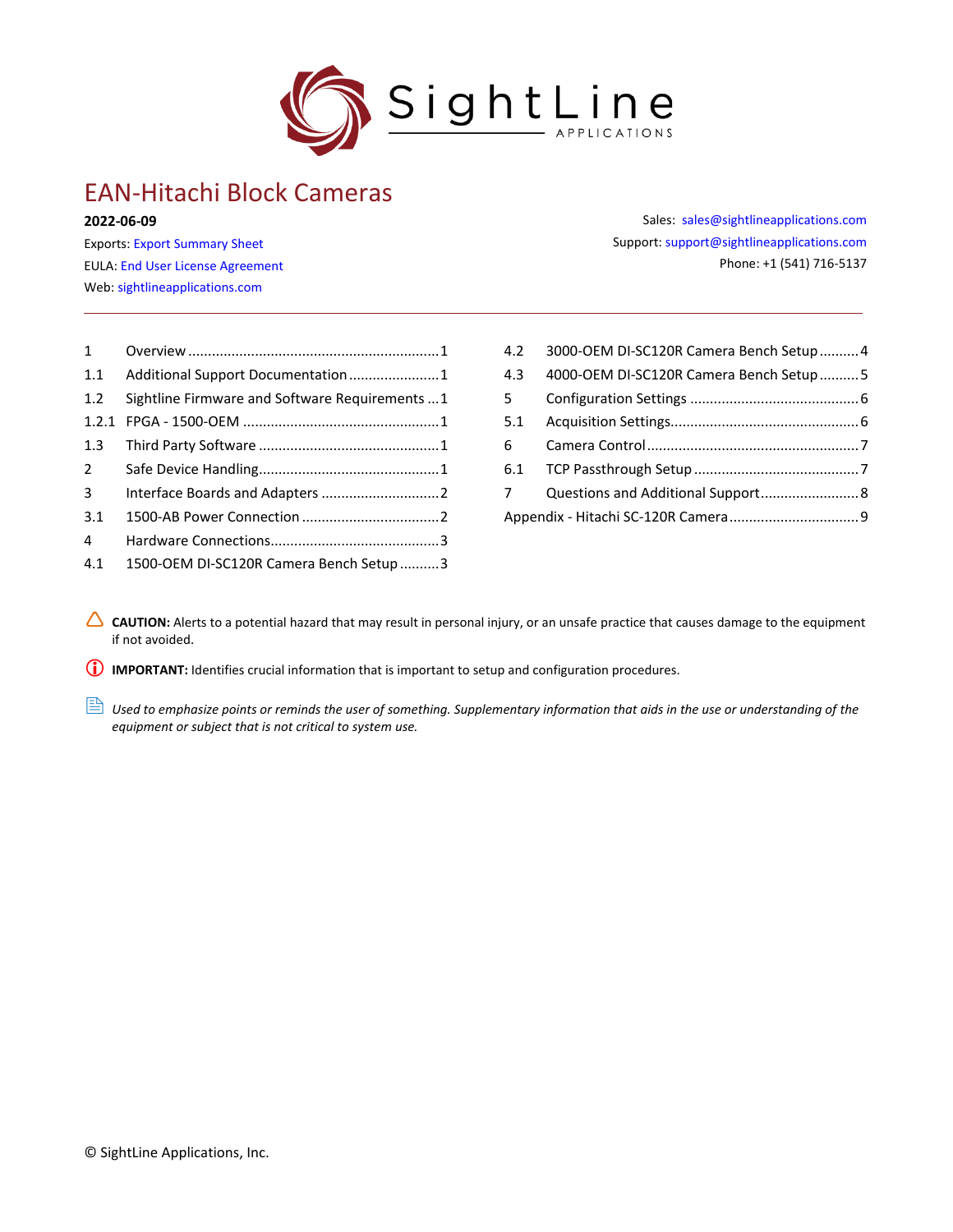

### <span id="page-1-0"></span>**1 Overview**

This document describes how to set up and configure the SightLine OEM video processing boards to receive video from Hitachi DI-SC120R camera.

SightLine OEM boards configured in this document: 1500-0EM, 3000-OEM, and 4000-OEM.

### <span id="page-1-1"></span>**1.1 Additional Support Documentation**

Additional Engineering Application Notes (EANs) can be found on the [Documentation](https://sightlineapplications.com/documentation/) page of the SightLine Applications website.

The [Panel Plus User Guide](https://sightlineapplications.com/downloads/) provides a complete overview of settings and dialog windows located in the Help menu of the Panel Plus application.

The Interface Command and Control [\(IDD\)](https://sightlineapplications.com/releases/IDD/current/) describes the native communications protocol used by the SightLine Applications product line. The IDD is also available as a PDF download on the [Documentation](https://sightlineapplications.com/documentation/) page under Software Support Documentation.

### <span id="page-1-2"></span>**1.2 Sightline Firmware and Software Requirements**

1500-OEM: Version 2.18 and higher and FPGA version 5 or 12. 3000-OEM: Version 2.21 and higher.

 **IMPORTANT:** The Panel Plus software version should match the firmware version running on the board. Firmware and Panel Plus software versions are available on the [Software Download](https://sightlineapplications.com/downloads/) page.

### <span id="page-1-3"></span>**1.2.1 FPGA - 1500-OEM**

Version 5 of the FPGA driver firmware is required for the camera to operate correctly with the 1500- OEM. Version information is located on the *Connect* tab under the *Video Output* section. See the [EAN-](http://sightlineapplications.com/wp-content/uploads/EAN-FPGA-Firmware-Update-1500-OEM.pdf)[FPGA Firmware Update 1500-OEM](http://sightlineapplications.com/wp-content/uploads/EAN-FPGA-Firmware-Update-1500-OEM.pdf) for updating instructions.

> Firmware Ver: 3.3.1.6 FPGA:05, temp: 98°F [37°C] SVN Revision: 58309, Build Date: 01/11/2021, Build Time: 4:48:51

#### **Figure 1: FPGA Version Number Location**

### <span id="page-1-4"></span>**1.3 Third Party Software**

Camera control software from Hitachi (contact your Hitachi representative).

<span id="page-1-5"></span>[HW VSP3-Virtual Serial Port](https://www.hw-group.com/software/hw-vsp3-virtual-serial-port) from the HW group.

# **2 Safe Device Handling**

- △ CAUTION: To prevent damage to hardware boards, disconnect the power before connecting or disconnecting cables including all FFC, FPC, KEL, HDMI, MIPI, and round wire (Molex) cables.
- △ CAUTION: To prevent damage to hardware boards, use a conductive wrist strap attached to a good earth ground. Before picking up an ESD sensitive electronic component, discharge built up static by touching a grounded bare metal surface or approved antistatic mat.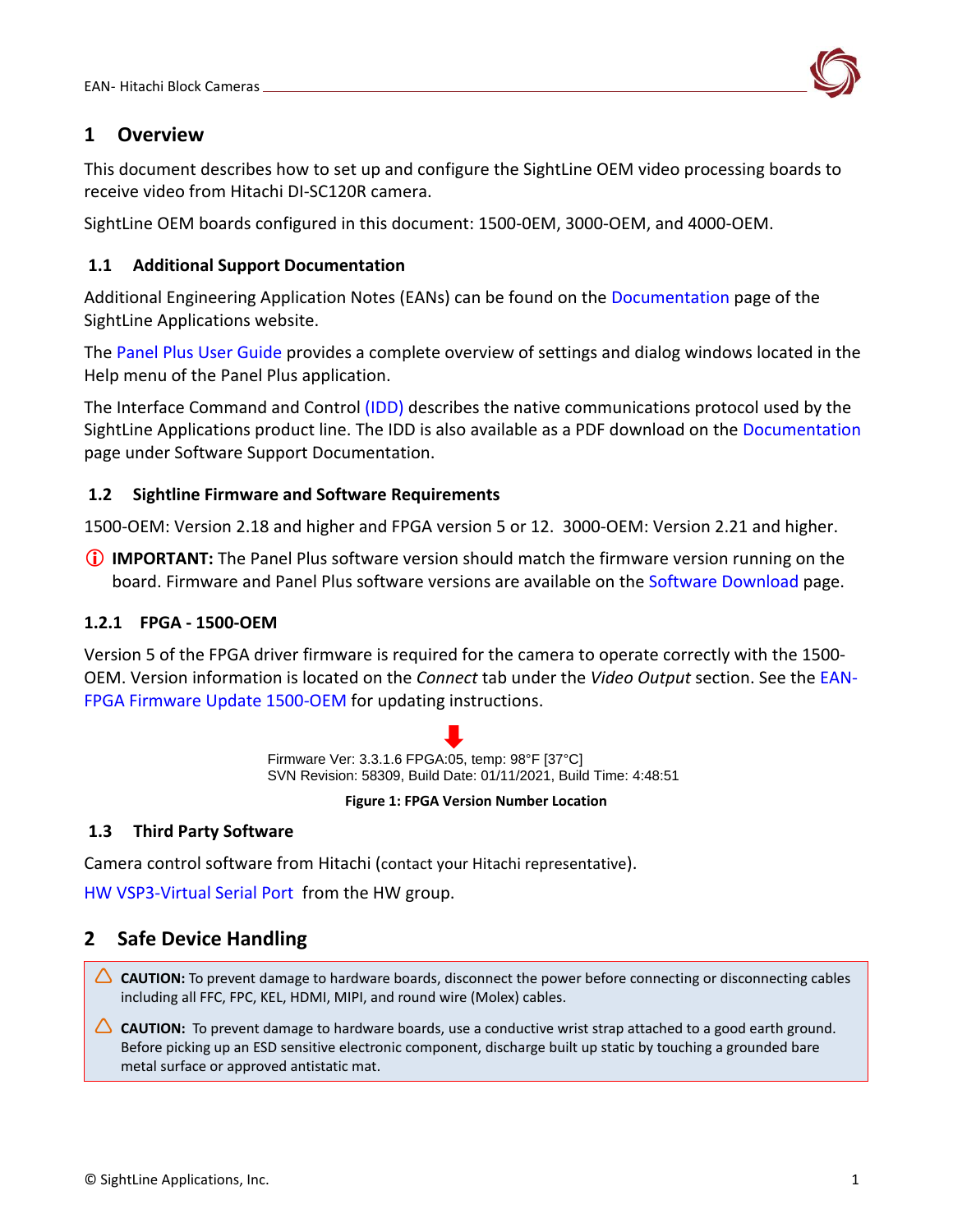

# <span id="page-2-0"></span>**3 Interface Boards and Adapters**

System interface boards provide options for network interfacing, serial ports, and GPIO. Camera interface and adapter boards provide an interface from the camera to OEM. See the [ICD-1500 Adapter](http://sightlineapplications.com/wp-content/uploads/ICD-1500-Adapter-Boards.pdf)  [Boards](http://sightlineapplications.com/wp-content/uploads/ICD-1500-Adapter-Boards.pdf) and [ICD-3000-4000 Adapter Boards](http://sightlineapplications.com/wp-content/uploads/ICD-3000-4000-Adapter-Boards.pdf) for complete specifications and pinouts.

 **IMPORTANT:** All boards should be connected and secured with the included cables and hardware fasteners first before applying power.

### <span id="page-2-1"></span>**3.1 1500-AB Power Connection**

REV H and later 1500-AB boards have a single power switch. REV E and earlier boards have a dual power switch. REV H and later boards are immediately powered on when power is connected. If using the 1500-AB board in a bench setup, review Figure 2 and Figure 3 prior to making power connections.

- **CAUTION:** Power to the 1500-OEM board is provided through the 1500-HITACHI interface board using the SLA-PWR-B12V power supply shown in Figure 3. Powering the OEM through the J3 power pins and through the 1500-HITACHI board can damage the OEM.
- **CAUTION:** DO NOT power up the 1500-OEM board from the 1500-AB interface board. The power switches should be set to the positions shown in Figure 2 (AB board power ON / 1500-OEM power OFF). Long term overpowering will permanently damage the 1500-OEM board.



**Figure 2: 1500-AB Board Power Connections**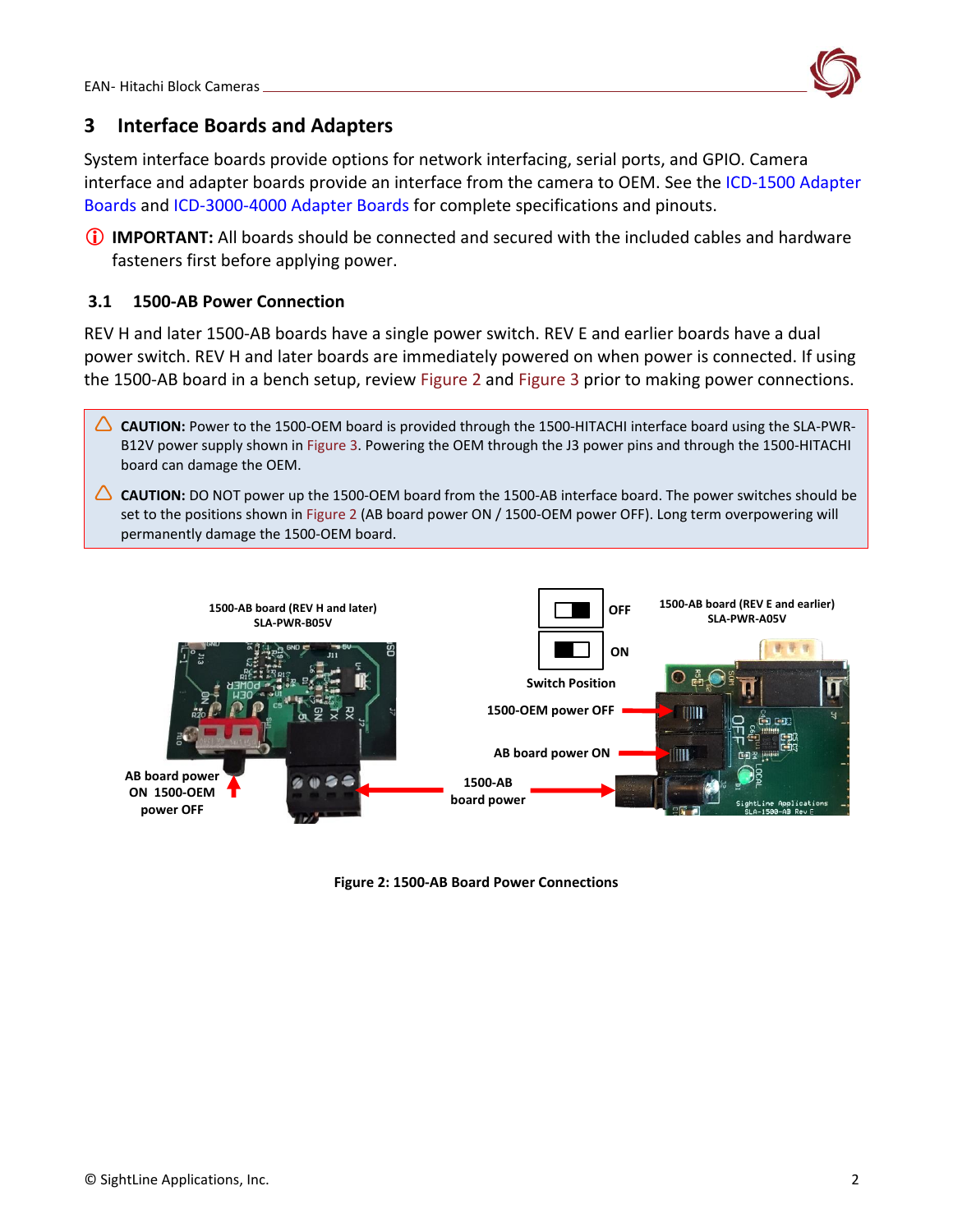

### <span id="page-3-0"></span>**4 Hardware Connections**

#### <span id="page-3-1"></span>**4.1 1500-OEM DI-SC120R Camera Bench Setup**

#### **Interface and adapter boards:**

- [SLA-1500-HITACHI:](https://sightlineapplications.com/drawings/SLA-1500-HITACHI_RevC_Dimensioned.pdf) DI-SC120R camera and [1500-OEM](https://sightlineapplications.com/drawings/SLA-1500-OEM_RevE_Dimensioned.pdf) interface.
- [SLA-1500-AB:](https://sightlineapplications.com/drawings/SLA-1500-AB_RevJ_Dimensioned.pdf) Provides serial and network interfaces.
- *Do not attach the 1500-OEM and Hitachi adapter board to the 1500-AB board. They should remain separate.*

#### **Cable connections:**

- **IMPORTANT:** Do not apply power to the 1500-OEM board from the 1500-AB board (see Figure 2).
- *Power on the 1500-AB board (first), then connect the SLA-PWR-B12V to an AC power source to power up the 1500-OEM and DI-SC120R camera.*
- SLA-CAB-1514: Connects to J3 (14-pin) on the 1500-OEM connector and to the 1500-AB J3 (14-pin) connector. Provides analog video, network, and serial connections to the 1500-OEM.
- SLA-CAB-HC36: Connects to the 1500-HITACHI board and the Hitachi camera. Provides serial communication and digital video to the camera.
- SLA-CAB-1504 / SLA-PWR-B12V (110-250VAC input / 12VDC output): Connects to J2 on the SLA-1500-HITACHI board.
- SLA-PWR-B05V (110-250VAC input / 5VDC output): Connects to J2 on the SLA-1500-AB board.

### **Power and network connectivity LEDs:**

A green light indicates the 1500-AB board is powered on. A blue light on the 1500-AB and a green light on the 1500-OEM board indicate that all the boards are powered on. A second flashing green light on the 1500-OEM indicates network connectivity.



**Figure 3: 1500-OEM DI-SC120R Camera Bench Setup**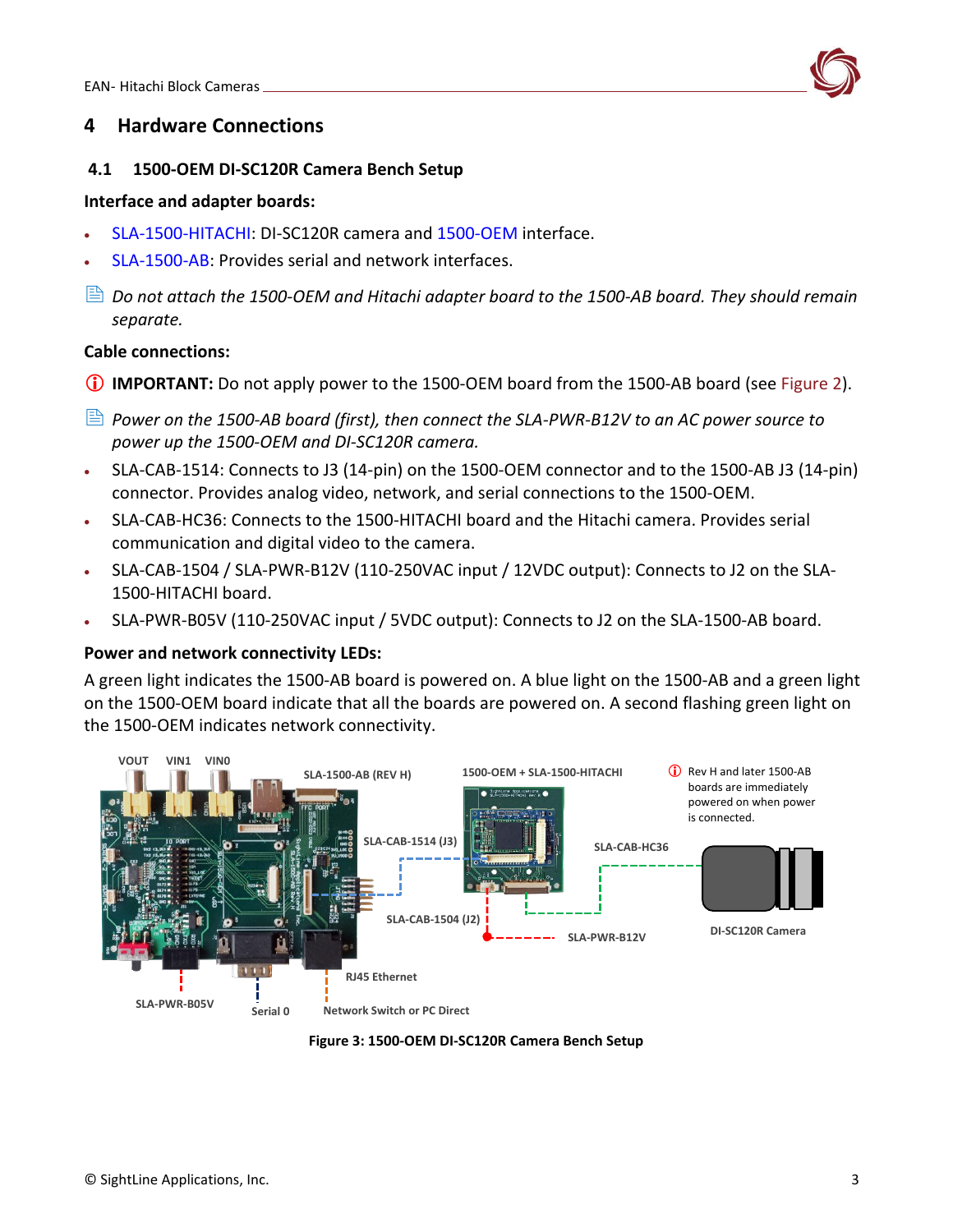

### <span id="page-4-0"></span>**4.2 3000-OEM DI-SC120R Camera Bench Setup**

#### **Interface and adapter boards:**

- [SLA-3000-HITACHI:](https://sightlineapplications.com/drawings/SLA-3000-HITACHI_Dimensioned.pdf) DI-SC120R camera and [3000-OEM](https://sightlineapplications.com/drawings/SLA-3000-OEM_RevB_Dimensioned.pdf) interface. The 3000-OEM supplies power to the camera through the SLA-3000-HITACHI board.
- [SLA-3000-IO:](https://sightlineapplications.com/drawings/SLA-3000-IO_RevD_Dimensioned.pdf) Provides serial and network interfaces. Adapter boards can be connected to one of two available video input connectors (VIN1 or VIN0). See the 3000-OEM [exploded assembly](http://sightlineapplications.com/drawings/SLA-3000-OEM_Assembly.pdf) drawing for more connection layout information.
- *VIN0 has camera channels 0 and 1 assigned. VIN1 has camera channels 2 and 3 assigned. If the configuration includes an analog board with a digital adapter board the analog board must be installed on VIN0.*
- [SLA-3000-mIO](https://sightlineapplications.com/drawings/SLA-3000-mIO_RevA_Dimensioned.pdf) (optional smaller IO board): Provides serial and network interfaces. This board allows SLA-3000-HITACHI board to be connected directly to the OEM board.

#### **Cable connections:**

- SLA-CABHC36: Connects to the 3000-HITACHI board and the Hitachi camera. Provides serial communication and digital video to the camera.
- SLA-CAB-0403: Connects to J4 on SLA-3000-mIO board. Provides an RJ45 Ethernet connection.
- SLA-PWR-C12V (110-250VAC input / 12VDC output): Connects to J5 on the SLA-3000-IO board.
- SLA-CAB-1504 / SLA-PWR-B12V (110-250VAC input / 12VDC output): Connects to J9 on the SLA-3000-mIO board.

### **Power and network connectivity LEDs:**

A green light on the 3000-IO or 3000-mIO board indicates that all boards are powered on. An amber light on the 3000-OEM board verifies network connection.



**Figure 4: 3000-OEM DI-SC120R Camera Bench Setup**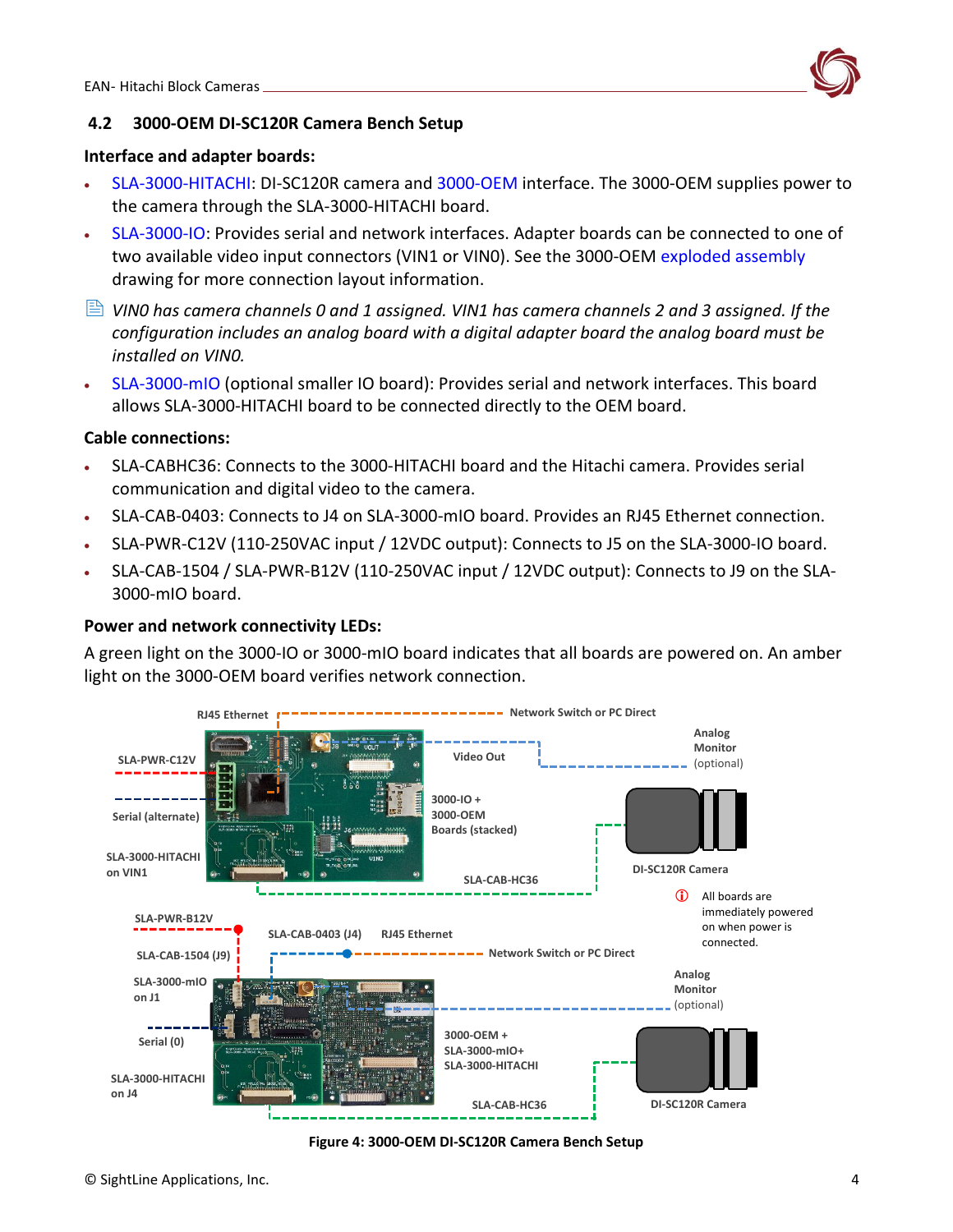

| J1-Serial Port 0/1    | J2-Serial Port 4      |
|-----------------------|-----------------------|
|                       |                       |
| J4/VIN1-Serial Port 3 | J3/VINO-Serial Port 2 |
|                       |                       |

#### **3000-OEM SLA-3000-IO Serial Port Camera Index** Panel Plus

|    |                  | 0/1 | ΝA               |
|----|------------------|-----|------------------|
| 12 | <b>VOUT</b>      |     | ΝA               |
| J3 | VIN <sub>0</sub> |     | CAM0/CAM1        |
| J4 | VIN1             |     | CAM <sub>2</sub> |

#### **Figure 5: 3000-OEM Serial Port and Connector Reference**

#### <span id="page-5-0"></span>**4.3 4000-OEM DI-SC120R Camera Bench Setup**

#### **Interface and adapter boards:**

- [SLA-3000-HITACHI:](https://sightlineapplications.com/drawings/SLA-3000-HITACHI_Dimensioned.pdf) DI-SC120R camera and [4000-OEM](https://sightlineapplications.com/drawings/4000-OEM_RevA_Dimensioned.pdf) interface. The 4000-OEM supplies power to the camera through the SLA-3000-HITACHI board. Serial and network interfaces are provided on the 4000-OEM board*.*
- The SLA-3000-HITACHI board can be connected to J6 on the 4000-OEM. Additional camera adapter boards can be connected using the SLA-4000-MIPI board. See the [ICD-3000-4000 Adapter Boards](http://sightlineapplications.com/wp-content/uploads/ICD-3000-4000-Adapter-Boards.pdf) for specific MIPI board power requirements.

#### **Cable connections**:

- SLA-CABHC36: Connects to the 3000-HITACHI board and the DI-SC120R camera. Provides serial communication and digital video to the camera.
- SLA-CAB-0403: Connects to J4 on 4000-OEM board. Provides an RJ45 Ethernet connection.
- SLA-CAB-1504 / SLA-PWR-B12V-36W (110-250VAC input / 12VDC output): Connects to J50 on the 4000-OEM board.

#### **Power and network connectivity LEDs:**

A green light (D1) on the 4000-OEM board indicates that all boards are powered on. An amber light (D5) verifies network connection.



#### **Figure 6: 4000-OEM DI-SC120R Camera Bench Setup**

*\*SLA-CAB-MIPI-02 FFC cable must be connected correctly. Se[e FFC cable](https://sightlineapplications.com/wp-content/uploads/ICD-OEM-Camera-Side-Interfaces.pdf#page=3) instructions before connecting the SLA-4000-MIPI board.*

*\*\*SLA-CAB-0305 can connect to SLA-CAB-0804 to facilitate a PC/USB connection to serial port 0 on the 4000-OEM. See the Serial Communications section in th[e EAN-Startup-Guide-4000-OEM](https://sightlineapplications.com/wp-content/uploads/EAN-Startup-Guide-4000-OEM.pdf) for more information.*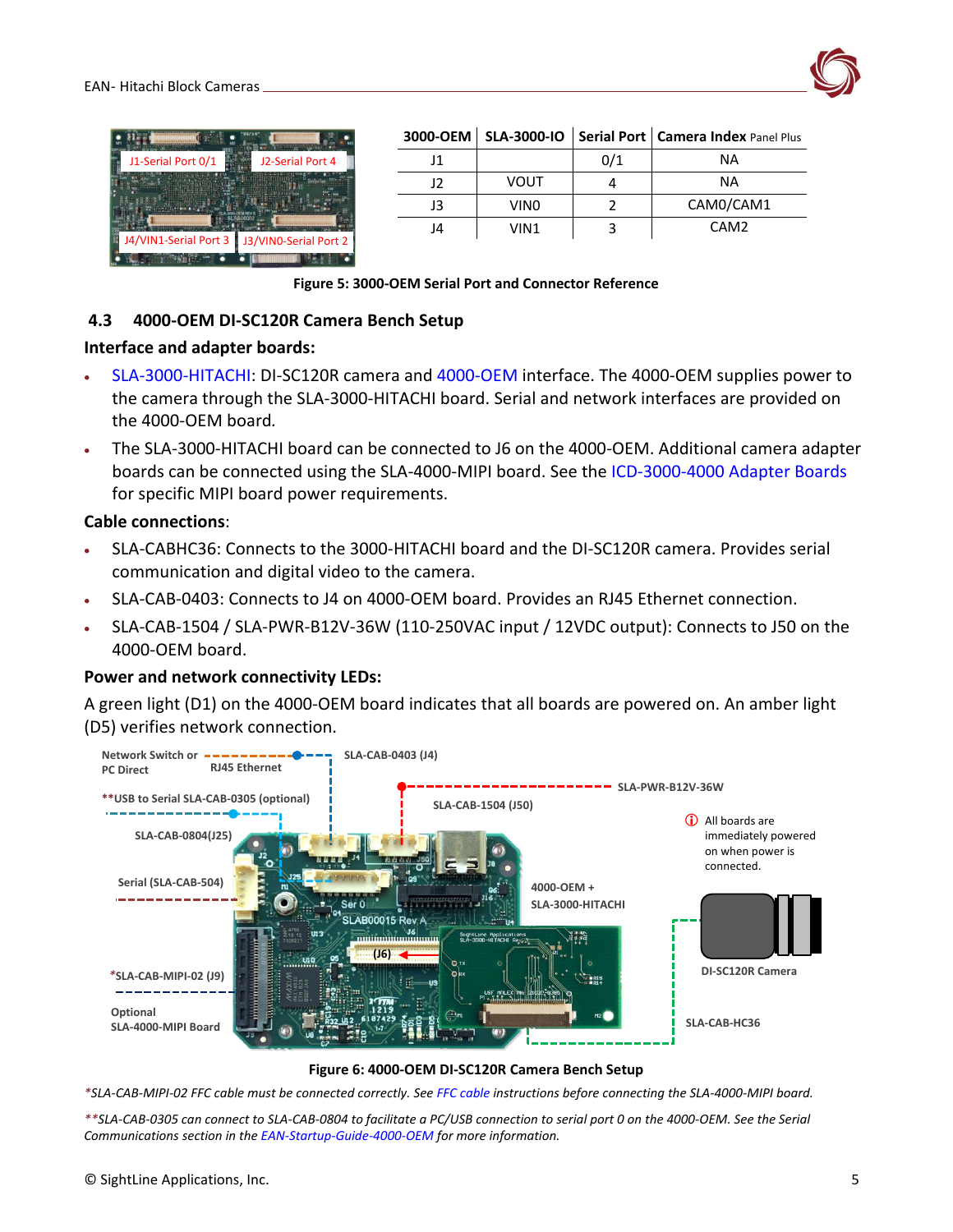

# <span id="page-6-0"></span>**5 Configuration Settings**

This section covers the basic camera configuration settings in Panel Plus for the OEM video processing boards.

Before connecting with the Panel Plus software, the OEM board should be powered up and connected through:

- a network switch or directly to the host PC (preferred) or,
- Direct serial connection (for troubleshooting or if a network connection cannot be established).
- *See one of the corresponding OEM startup guides for connection and video streaming instructions:*
	- [EAN-Startup Guide 1500-OEM](http://sightlineapplications.com/wp-content/uploads/EAN-Startup-Guide-1500-OEM.pdf)
	- [EAN-Startup Guide 3000-OEM](http://sightlineapplications.com/wp-content/uploads/EAN-Startup-Guide-3000-OEM.pdf)
	- [EAN-Startup Guide 4000-OEM](https://sightlineapplications.com/wp-content/uploads/EAN-Startup-Guide-4000-OEM.pdf)
- **IMPORTANT:** This procedure assumes the customer has read the OEM startup guide(s) and has a basic understanding of the following fundamentals:
	- Completed a functional connection between the SightLine video processing board and Panel Plus application.
	- Familiar with Panel Plus controls.
	- Successfully streamed video in Panel Plus.
- **If you do not have a strong basic system setup and familiarity, we recommend reviewing the OEM** *startup guide(s) and work with our support team to establish basic connection and streaming fundamentals.*

### <span id="page-6-1"></span>**5.1 Acquisition Settings**

From the main menu in Panel Plus go to *Configure* » *Acquisition Settings*.

If available, use the *Auto Fill* drop-down menu in the *Acquisition Settings* dialog to automatically populate the relevant fields with the correct settings.

**E** The settings can also be manually entered as shown in the [camera configuration tables.](https://sightlineapplications.com/releases/IDD/current/camera_compatibility.html)

For information about Acquisition fields in Panel Plus see [EAN-Digital Video Configuration.](http://sightlineapplications.com/wp-content/uploads/EAN-Digital-Video-Configuration.pdf)

- **IMPORTANT:** Save parameters and reset the board when changing parameters. Cycle system power when changing resolution.
- *If video does not display, try saving and activating the settings again. Check the encoding settings on the Compress tab and review the network addresses for the destination video.*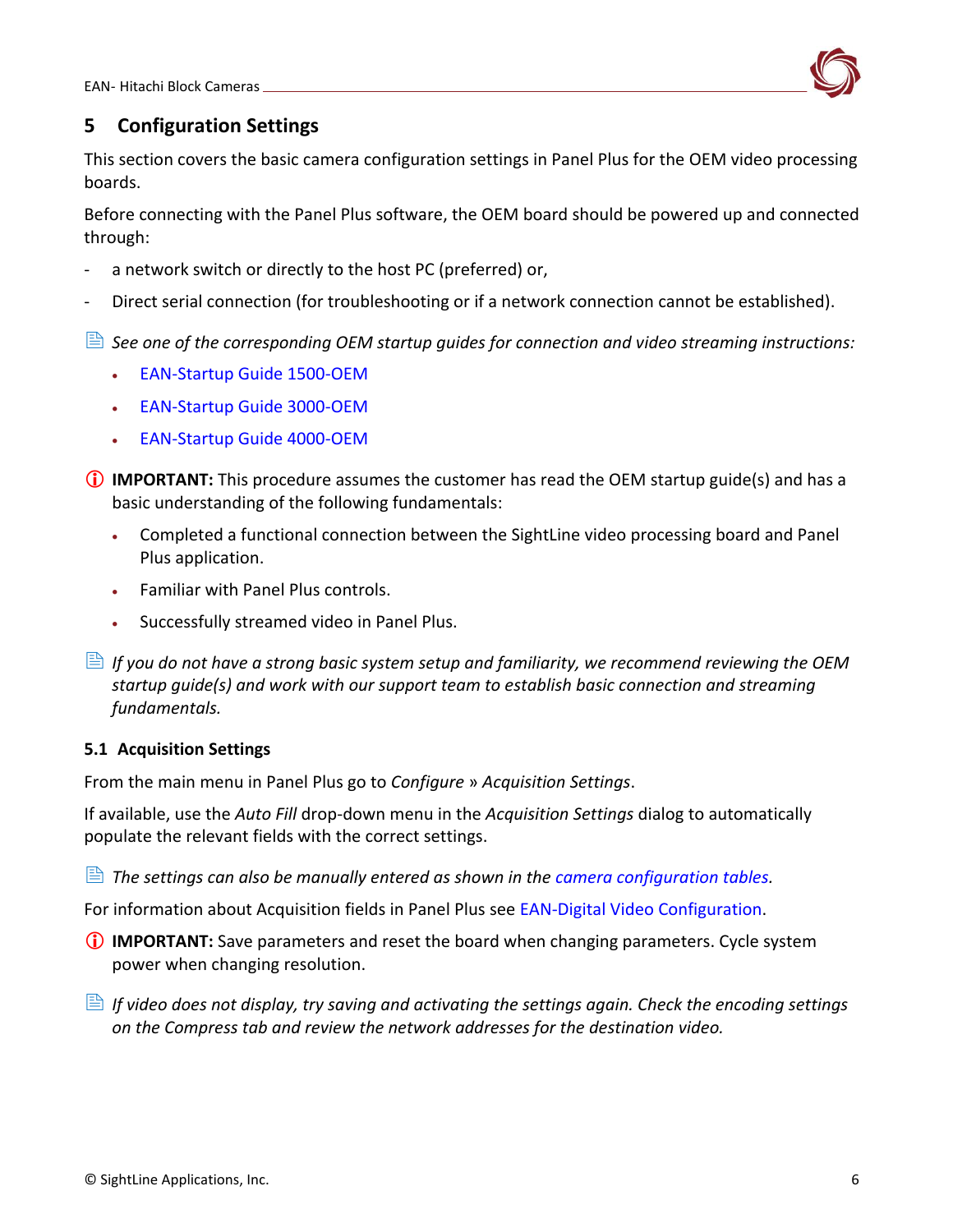

# <span id="page-7-0"></span>**6 Camera Control**

This section describes how to set up a TCP passthrough and virtual COM port to allow camera control through the Hitachi GUI. The [HW VSP3-Virtual Serial Port](https://www.hw-group.com/software/hw-vsp3-virtual-serial-port) application is used to set up a virtual COM port. Alternatively, the lens focus and zoom can be controlled through Panel Plus - see the EAN-Lens [Focus Control](http://sightlineapplications.com/wp-content/uploads/EAN-Lens-Focus-Control.pdf) document for setup instructions.

 *Enabling TCP passthrough will disable lens control in Panel Plus (or SightLine protocol) for the camera and lens attached to that port. The SightLine lens control implementation requires that the port protocol be set to Port Not Used.*

### <span id="page-7-1"></span>**6.1 TCP Passthrough Setup**

Serial passthrough is supported by the SightLine OEM boards to allow connection to the camera from a network controlling host.

- 1. From the Panel Plus main menu » *Configure* » *Serial Ports*:
	- 3000-OEM: Serial Port 2 (Cam0 / VIN0) or Serial Port 3 (Cam2 / VIN1).
	- 1500-OEM/4000-OEM: Select Serial Port 2.
	- *Protocol*: *TCP Pass Through*.
	- Enter the desired inbound port number. This example uses port 4001.
	- *Baud: 4800*
	- *Data Bits* and *Stop Bits* are set at the default values shown. Set *Parity* to *Even*.

| Serial Ports Settings                                |                         |              |                         |              |  | ×                              |
|------------------------------------------------------|-------------------------|--------------|-------------------------|--------------|--|--------------------------------|
| Port:                                                | Serial Port 2           |              |                         | $\checkmark$ |  |                                |
| Protocol:                                            | <b>TCP Pass Through</b> |              |                         |              |  | $\checkmark$                   |
| Baud:                                                | 4800                    | ✓            | Max Length              | 127          |  | A.<br>$\overline{\phantom{0}}$ |
| Data Bits:                                           | 8                       | ✓            | Max Delay               | 100          |  | ÷                              |
| Stop Bits:                                           | 1                       | ୰            | <b>Inbound Port</b>     | 4001         |  |                                |
| Parity:                                              | Even                    | $\checkmark$ | <b>Destination Port</b> | 4002         |  |                                |
| Destination IP                                       | 0.0.0.0                 |              |                         |              |  |                                |
| Destination port and IP determined from TCP protocol |                         |              |                         |              |  |                                |
|                                                      | Send                    |              |                         | Request      |  |                                |

**Figure 7: TCP Passthrough Setup**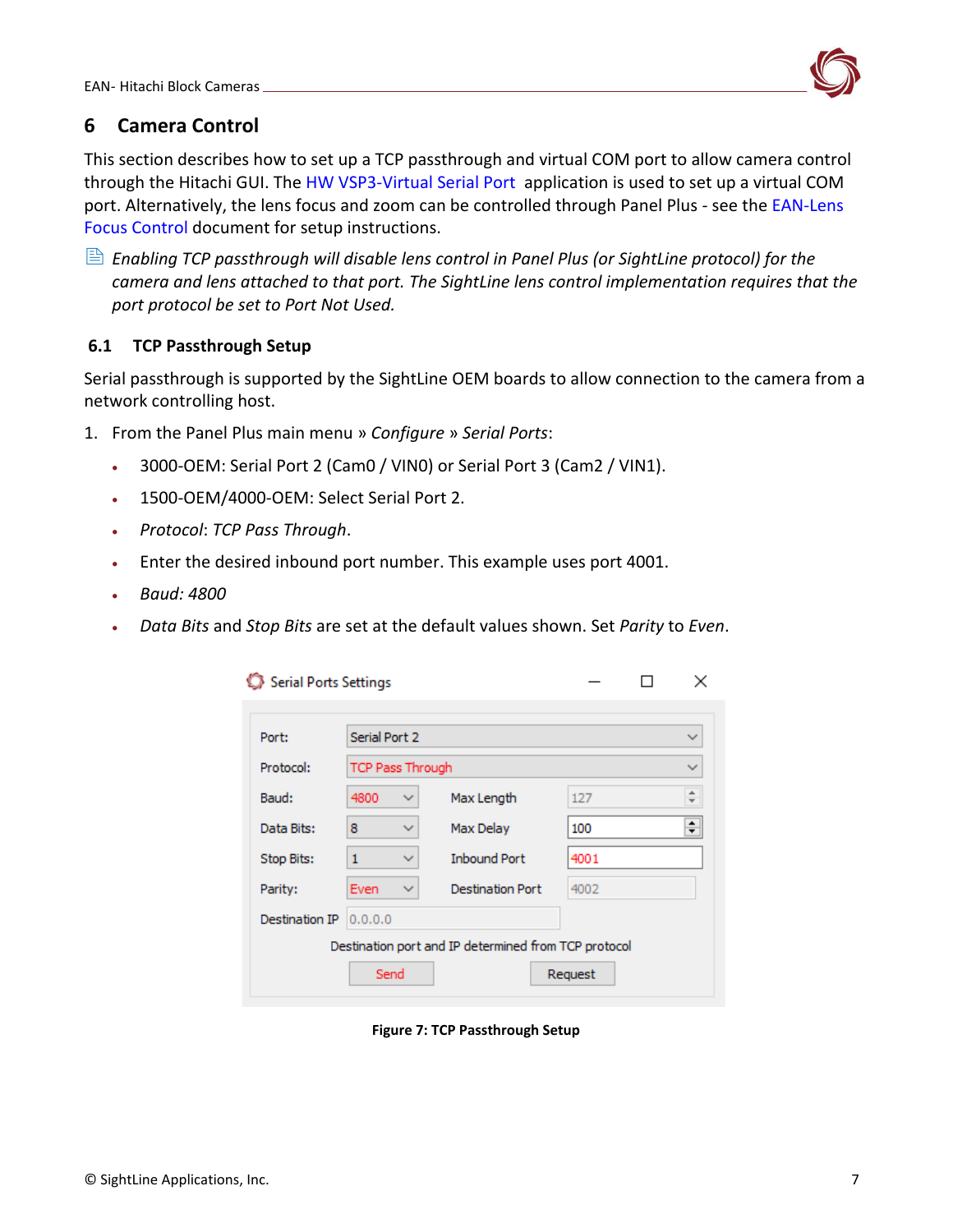

- 2. After configuring the settings, changed fields will be highlighted in red. Click *Send*.
- 3. To save the configuration to the parameter file, from the Panel Plus main menu » *Parameters* » *Save to board*.
- *In 3.01.xx and earlier software versions, saving the Serial Port settings will prompt an additional dialog window. Some setting changes require the board to be restarted for the settings to take effect. In the Apply New Settings dialog window, select an option to save the port configuration.*

| Apply New Settings                                                                                                                                                                  |                                           |
|-------------------------------------------------------------------------------------------------------------------------------------------------------------------------------------|-------------------------------------------|
| Applying new settings may require a power cycle.<br>Would you like to apply settings now?<br>This may reset the board (20 sec downtime!)<br>Reconnect when the board is back alive. |                                           |
| Yes, Apply settings.<br>No! Revert!                                                                                                                                                 | Just save for now,<br>I'll restart later. |

**Figure 8: Apply New Settings Dialog - 3.01.xx and Earlier**

4. See *Appendix C - Virtual Com Port Setup* in [EAN-Ethernet-and-Serial-Communication](https://sightlineapplications.com/wp-content/uploads/EAN-Ethernet-and-Serial-Communication.pdf) to set up the virtual COM port.

# <span id="page-8-0"></span>**7 Questions and Additional Support**

For questions and additional support, please contact [Support.](mailto:support@sightlineapplications.com) Additional support documentation and Engineering Application Notes (EANs) can be found on the Documentation page of the SightLine Applications [website.](https://sightlineapplications.com/documentation/)